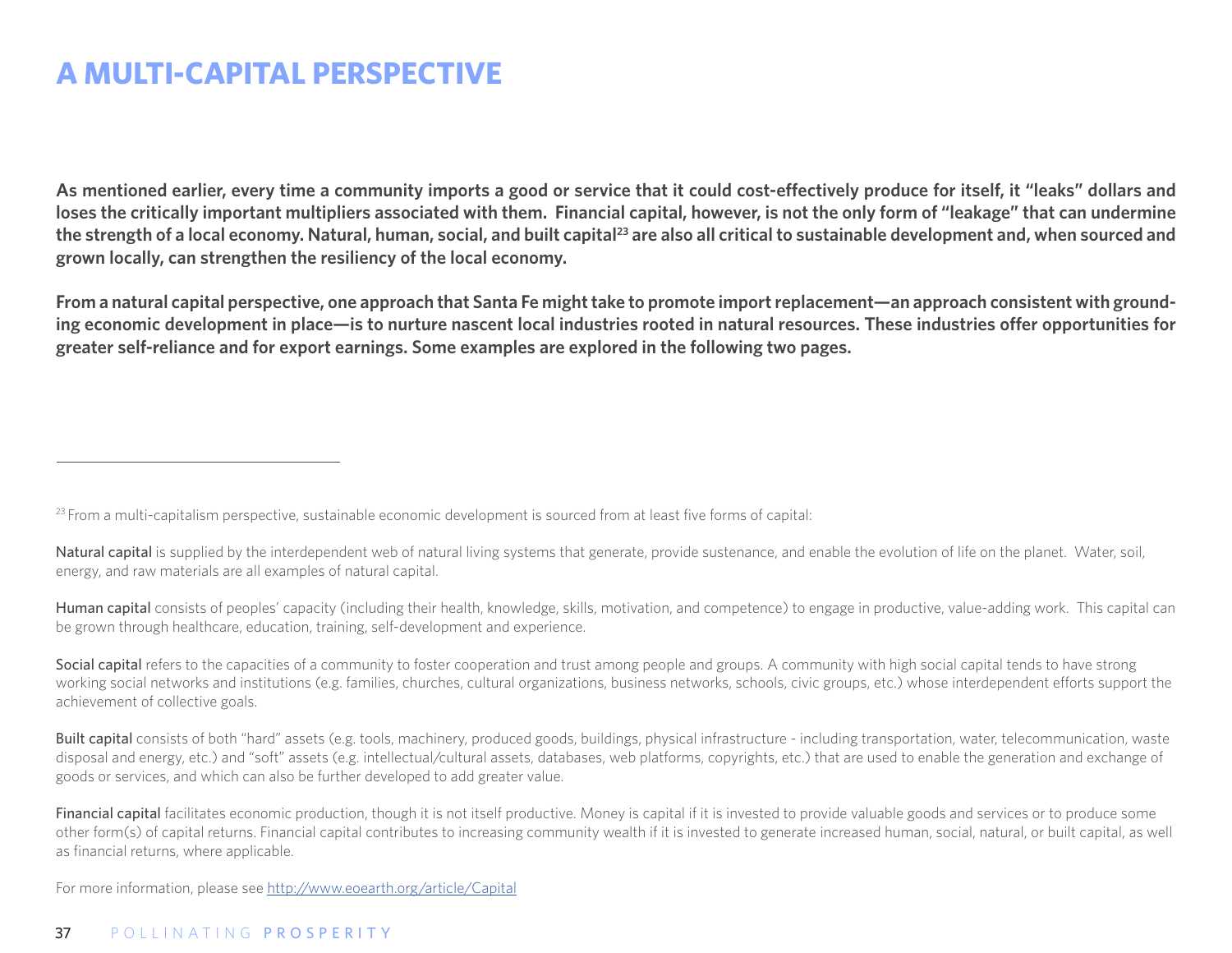#### **SUN**

As a place known for "dancing ground of the sun," Santa Fe is a natural cradle for solar-energy technologies. Indeed, passive-solar building design is a contribution derived from ancient native technologies. Ed Mazeria, a Santa Fe architect, and others have successfully demonstrated how the sun and heat-absorbent materials can replace fossil fuels for heating or cooling buildings. This industry, especially in the construction materials arena, plus distributive solar electrical generation, are two business sectors here that offer potential for scaling-up.

There are already a few locally owned solar installation companies doing well in Santa Fe, and the potential for expanding market demand is great, especially if long-term financing were available (see Finance Opportunities section in this report for more details). While the cost of solar panels has dropped precipitously in recent years, the onetime, up front cost of installing a solar array is prohibitive for most people. With long-term financing, however, the actual cost is zero if the monthly finance payments are no more than the building's existing monthly electrical costs. This applies to City, County, State and school buildings, as well as to commercial and residential buildings. With appropriate financing, everyone who pays an electrical bill can afford solar electrical generation. Homewise, an affordable housing builder in Santa Fe, has demonstrated this on a small scale by establishing a solar installation loan fund.

### **WATER**

From acequias, to water conservation and harvesting, to the introduction of WERS<sup>24</sup>, to "constructed wetlands" (black water to potable water recycling), Santa Fe has been a leader in designing, implementing, and selling water management systems. There are currently a few small enterprises in this sector, but the potential for scaling up Santa Fe's contribution to this industry is large. It should be noted that in the first week of June of this year, the Santa Fe Green Chamber of Commerce is co-sponsoring a three-day national water conference in Santa Fe.25

### **SOIL REGENERATION**

The soils in Santa Fe's region range from decomposed granite to clay to volcanic to alluvia. But due to rapid runoff and flash floods that have eroded the good soils, plus overgrazing in the late 19th and early 20th centuries, Santa Fe has had to develop technologies for soil regeneration. This has led to a few local landscaping businesses (e.g. San Isidro Permaculture and Santa Fe Permaculture) in this market. As the region gets more serious about producing food locally, more businesses here will emerge. These technologies plus water management system designs provide permaculture entrepreneurs with an opportunity to grow consultant businesses that would assist farmers, ranchers, and others throughout New Mexico and the Southwest to grow healthier soil and produce greater yields.

<sup>&</sup>lt;sup>24</sup>The Green Builder® Coalition, in cooperation with Build Green New Mexico (BGNM), Santa Fe Area Home

Builders Association (SFAHBA), and members of the City of Santa Fe Water Conservation Committee (SFWCC) have created water modeling software that generates a Water Efficiency Rating Score, or WERS®. The premise is that verified measurement and incentives will increase participation in conservation efforts.

The initial goal was to integrate the WERS® into the BGNM program and use it to document an empirical method of calculating eligibility for water use reduction tax credits. In February of 2014, goals were generated along with an initial action plan. In the following months, a formalized committee, consisting of representatives from BGNM, the SFWCC, the SFAHBA, The Coalition, and the Santa Fe Community College (SFCC), continued to refine the WERS® program.

Measurable parameters were established as the foundation of WERS®, along with a scoring scale of zero to 100 with zero being the most desirable. The decided focus was on water using elements that could be measured. Initially, indoor water use was considered that involved the main plumbing fixtures of toilets, showers, lavatories, kitchen sinks, clothes washers and structural waste. Structural waste is the amount of water that is typically wasted before usable hot water arrives at the furthest hot water using fixture. The calculation for structural waste is based on the water wasted for conventional water heating systems.

<sup>25</sup> http://www.wers.us/tag/green-chamber-of-commerce/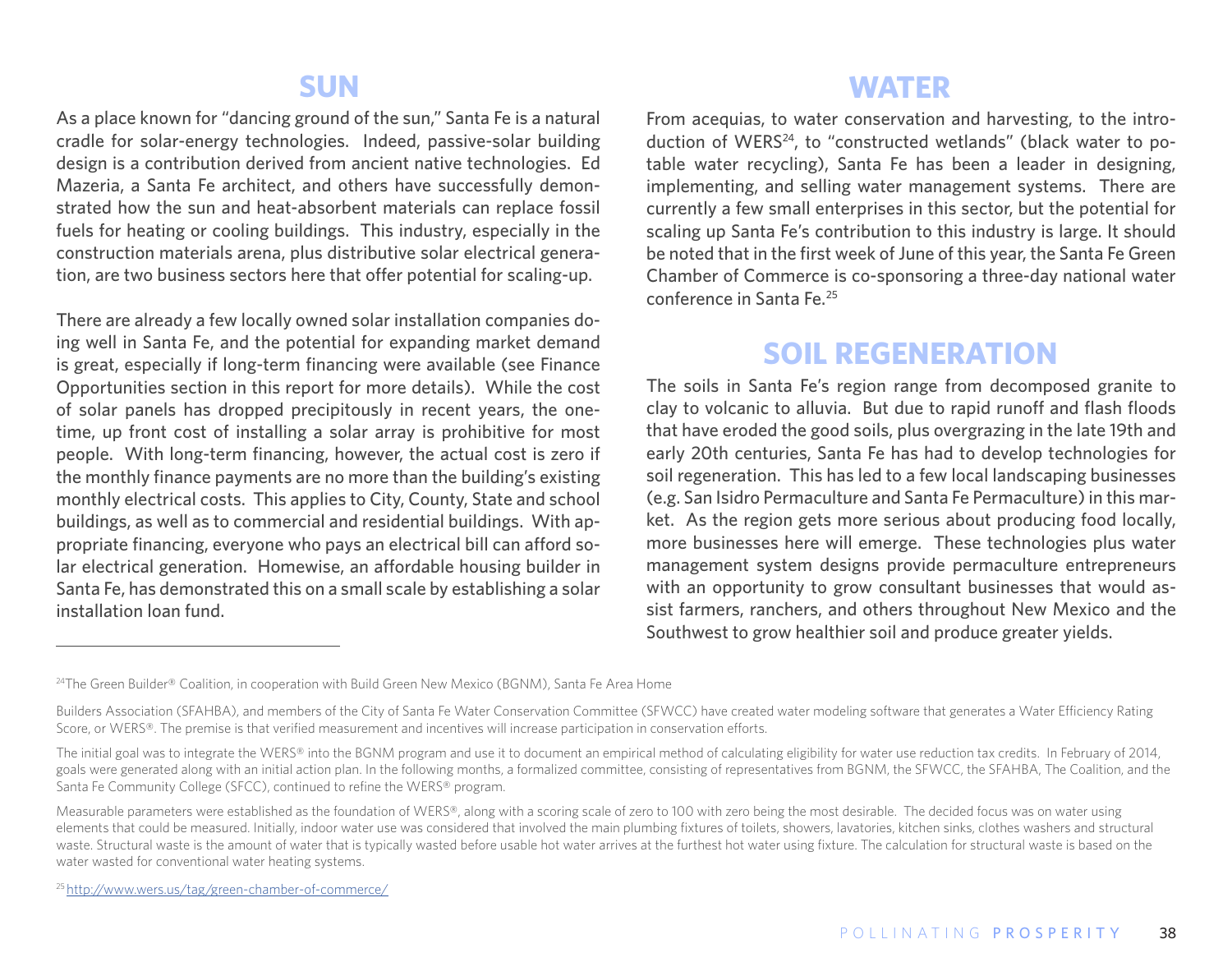## **HERITAGE FOODS**

Seeds of Change was originally a Santa Fe based company, founded in 1989, with a mission of providing "organically grown seeds for farmers and gardeners, while preserving countless [native] heirloom varieties in danger of being lost to 'advances' of modern industrial agriculture." Quite successful, it was acquired by Mars, Inc., and disappeared from New Mexico. It serves as an example, however, of future food-related opportunity for new local businesses.

Rick Schneider, a Santa Fe resident, is in the process of putting together a native seed/food production system based on Landrace corn. When complete, beyond broadening a special crop opportunity for local farmers, new jobs will open up for shuckers, millers, and marketers. The combination will not only be able to save a heritage seed but sell uniquely delicious corn meal to local tortilla markets and—because of its delicate flavor—to gourmet restaurants, locally as well as in New York, Los Angeles, San Francisco, and beyond. Because it is an indigenously generated seed suited to our climate and soil conditions, it takes less water to grow it and has other ecosystem advantages.

Native chili and other indigenous seeds also can provide significant value-adding business opportunities. The potential for discovery of other heritage foods leading to a greater, sustainable local economy is real.

# **LOCAL, SUSTAINABLE AGRICULTURE**

Due to the seasonal nature of growing fresh produce in Northern New Mexico, local food is available for only a portion of the year. Santa Fe Community College (SFCC), however, sees this as an opportunity and is in the process of developing a pilot hydroponic farm to produce fresh produce and fish year around. If successful, this could lead the way for local farmers to provide in all four seasons sustainably fresh, food production throughout the Santa Fe region. This technology could in turn be sold to communities worldwide with scarce water resources.

## **RANCHING & GRAZING INNOVATIONS**

Appropriate livestock and native grasses that consume less water and do not deplete the soil, provide great potential for generating a sustainable local food supply. As an example, Tall Foods, a new, locally owned company in Santa Fe, is raising ostriches as a healthier, equally flavorful, red meat alternative to beef. Ostriches consume far less water than cattle, do not compact the soil, offer a number of byproducts, and do not require the amount of forage. The Quivera Coalition and the South West Grassfed Livestock Alliance are two other local examples.

#### **BIO-FUEL**

SFCC is researching and developing bio-fuel production from algae for use as a backup energy source, complimentary to intermittent solar and wind electrical generation. Bio-fuel is also a good prospect for replacing gasoline and diesel. In addition to research and development, SFCC is training the workforce for these future businesses.

**All of these natural resource industries demonstrate Jane Jacobs's argument about the power of import replacement. Even though these industries start by meeting local demand, they gradually grow to meet regional, national, and global demands. But unlike business attraction strategies, these industries ensure that economic development is rooted in place.**